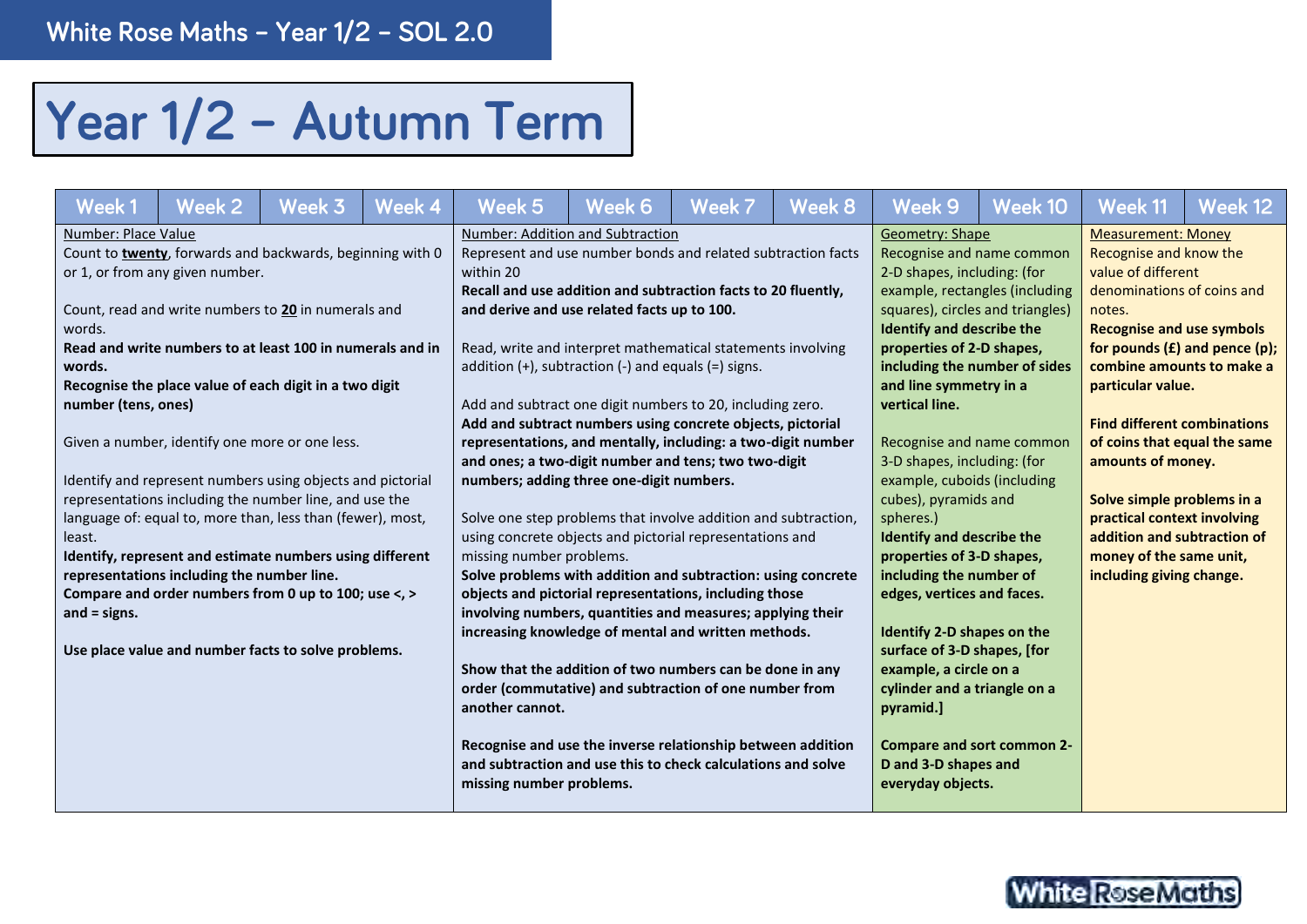## Year 1/2- Spring Term

| Week 1                                                       | Week 2                                                                                                                                                                                                                                                                                                                                                                                                                                                                                                                                                                                                                                                                                                                                                                                                                                                                                                                                                                                                                                                                                                                                                                                                                  | Week 3 | Week 4 | Week 5                                                                     | Week 6                                                                                                                                                                                                                                                                                                                                                                                                                                                  | Week 7 | Week 8                                                                                                                                                                                                                                                                                                                                                                                                                                                                                                                                                                                                                                                                        | Week 9 | Week 10                                                                                                                                                                                                                                                                                                                                                                                                                                                                                                                                                                                                                                                                                                                                                   | Week 11 | Week 12       |
|--------------------------------------------------------------|-------------------------------------------------------------------------------------------------------------------------------------------------------------------------------------------------------------------------------------------------------------------------------------------------------------------------------------------------------------------------------------------------------------------------------------------------------------------------------------------------------------------------------------------------------------------------------------------------------------------------------------------------------------------------------------------------------------------------------------------------------------------------------------------------------------------------------------------------------------------------------------------------------------------------------------------------------------------------------------------------------------------------------------------------------------------------------------------------------------------------------------------------------------------------------------------------------------------------|--------|--------|----------------------------------------------------------------------------|---------------------------------------------------------------------------------------------------------------------------------------------------------------------------------------------------------------------------------------------------------------------------------------------------------------------------------------------------------------------------------------------------------------------------------------------------------|--------|-------------------------------------------------------------------------------------------------------------------------------------------------------------------------------------------------------------------------------------------------------------------------------------------------------------------------------------------------------------------------------------------------------------------------------------------------------------------------------------------------------------------------------------------------------------------------------------------------------------------------------------------------------------------------------|--------|-----------------------------------------------------------------------------------------------------------------------------------------------------------------------------------------------------------------------------------------------------------------------------------------------------------------------------------------------------------------------------------------------------------------------------------------------------------------------------------------------------------------------------------------------------------------------------------------------------------------------------------------------------------------------------------------------------------------------------------------------------------|---------|---------------|
| from any number.<br>numbers.<br>contexts.<br>another cannot. | Number: Place Value and Multiplication and Division<br>Count to 50 forwards and backwards, beginning with 0 or 1, or<br>Count, read and write numbers to 50 in numerals.<br>Given a number, identify one more or one less.<br>Count in multiples of twos, fives and tens.<br>Count in steps of 2, 3 and 5 from 0, and in tens from any<br>number, forward and backward.<br>Recall and use multiplication and division facts for the 2, 5<br>and 10 times tables, including recognising odd and even<br>Solve one step problems involving multiplication and division,<br>by calculating the answer using concrete objects, pictorial<br>representations and arrays with the support of the teacher.<br>Solve problems involving multiplication and division, using<br>materials, arrays, repeated addition, mental methods and<br>multiplication and division facts, including problems in<br>Calculate mathematical statements for multiplication and<br>division within the multiplication tables and write them using<br>the multiplication $(x)$ , division $(\div)$ and equals $(=)$ signs.<br>Show that the multiplication of two numbers can be done in<br>any order (commutative) and division of one number by |        |        | <b>Number: Fractions</b><br>quantity.<br>quantity.<br>objects or quantity. | Recognise, find and name a half as one of<br>two equal parts of an object, shape or<br>Recognise, find and name a quarter as one<br>of four equal parts of an object, shape or<br>Recognise, find, name and write fractions<br>$\frac{1}{3}, \frac{1}{4}, \frac{2}{4}$ and $\frac{3}{4}$ of a length, shape, set of<br>Write simple fractions for example, $\frac{1}{2}$ of 6 =<br>3 and recognise the equivalence of $\frac{2}{4}$ and $\frac{1}{2}$ . |        | Measurement: Length and<br>Height<br>Measure and begin to<br>record lengths and<br>heights.<br><b>Choose and use</b><br>appropriate standard<br>units to estimate and<br>measure length/height in<br>any direction (m/cm);<br>mass (kg/g); temperature<br>(°C); capacity (litres/ml) to<br>the nearest appropriate<br>unit, using rulers, scales,<br>thermometers and<br>measuring vessels<br>Compare, describe and<br>solve practical problems<br>for: lengths and heights<br>(for example, long/short,<br>longer/shorter, tall/short,<br>double/half)<br><b>Compare and order</b><br>lengths, mass,<br>volume/capacity and<br>record the results using >,<br>$\leq$ and $=$ |        | Measurement: Weight and<br>Volume<br>Measure and begin to record<br>mass/weight, capacity and<br>volume.<br>Choose and use appropriate<br>standard units to estimate<br>and measure length/height<br>in any direction (m/cm);<br>mass (kg/g); temperature<br>(°C); capacity (litres/ml) to<br>the nearest appropriate<br>unit, using rulers, scales,<br>thermometers and<br>measuring vessels<br>Compare, describe and solve<br>practical problems for<br>mass/weight: [for example,<br>heavy/light, heavier than,<br>lighter than]; capacity and<br>volume [for example,<br>full/empty, more than, less<br>than, half, half full, quarter]<br><b>Compare and order lengths,</b><br>mass, volume/capacity and<br>record the results using >, <<br>$and =$ |         | Consolidation |